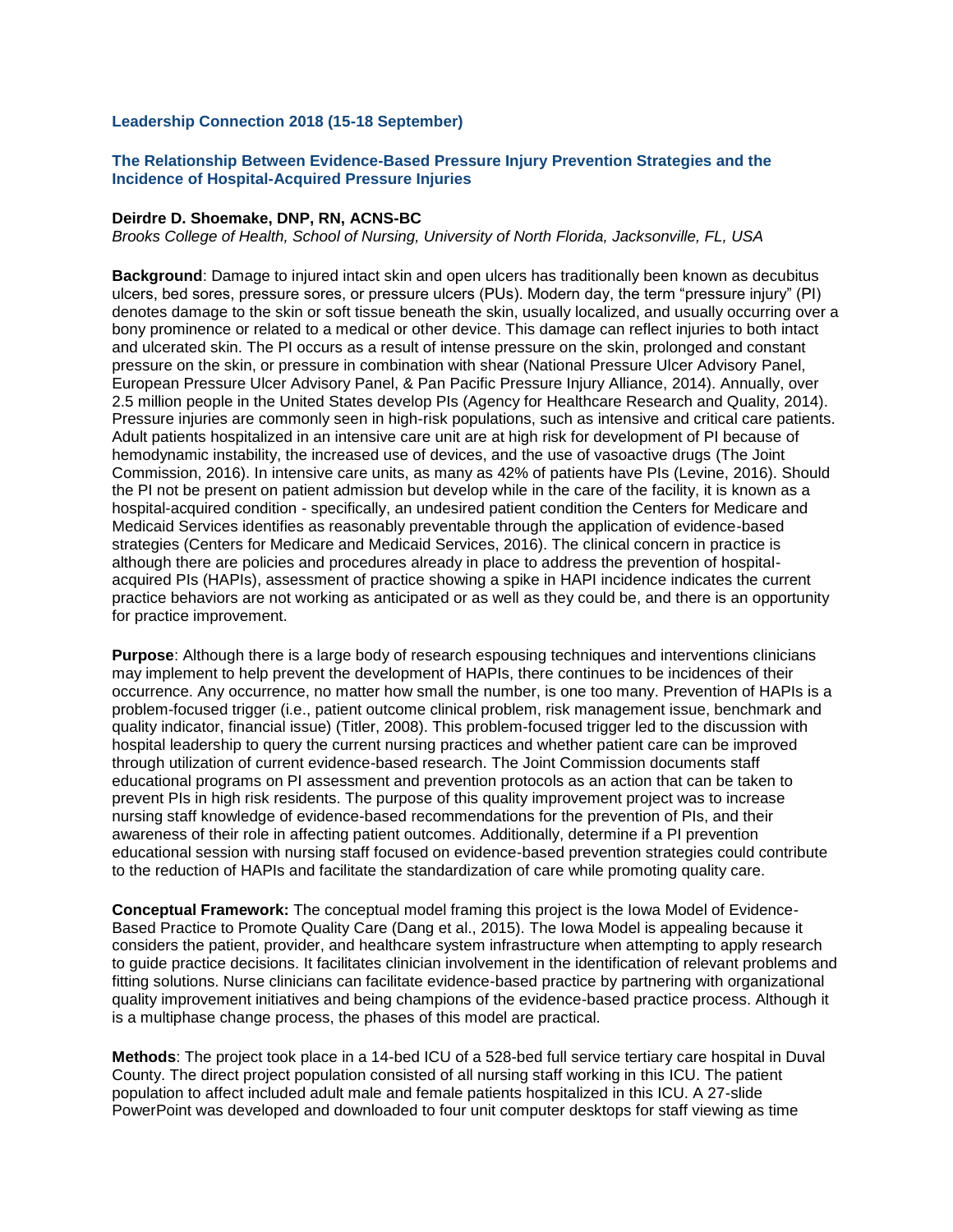permits. Printed handouts were left conspicuously on the unit and also given to huddle attendees. Over the course of six different days, the researcher conducted 15 minute Huddle Inservices and was able to conduct the PI prevention educational session with 25 out of 33 nurses working in this ICU.

**Findings**: Throughout the development of this project, knowledge regarding PI prevention strategies was shared by the researcher and interventions enacted by the hospital leadership. Reductions in the incidence of HAPIs were realized, but not consistent. While this project does not establish improved HAPU incidence as a direct consequence of the skin health education program, findings of the project provide insight for hospital leaders in their efforts to reduce HAPU rates. Further research in similar contexts is recommended for future study.

**Implications**: As a clinical problem, the development of a PI has been documented to have deleterious impacts on patients, nursing, and healthcare systems. Hospital-acquired conditions may blemish a hospital's performance on quality indicators. In the context of today's healthcare delivery environments, quality indicators have become associated with positive patient outcomes as well as clinically competent, safe, high-quality, cost-efficient, compassionate care. Results of the project suggest a HAPU prevention program emphasizing development of knowledge and skills as well as the promotion of collaboration between health care team members may be effective in reducing HAPU incidence rates. This project also provides a low cost educational option to reduce healthcare disparities and promote positive social change. The evidence-based recommendations, body of research, and clinical information can inform and are relevant to healthcare providers in clinical settings who aim to prevent HAPIs. Any ongoing research, studies, or projects can only continue to provide evidence of the effectiveness of PI prevention strategies in the ICU. The clinical utility of the evidence informing this project supplies significant evidence that can feasibly be used in nursing practice and is practical to the discipline of nursing and its body of knowledge.

#### **Title:**

The Relationship Between Evidence-Based Pressure Injury Prevention Strategies and the Incidence of Hospital-Acquired Pressure Injuries

#### **Keywords:**

hospital-acquired, pressure injury and pressure ulcers

#### **References:**

Agency for Healthcare Research and Quality. (2014). *Preventing pressure ulcers in hospitals: A toolkit for improving quality of care.* Retrieved from www. ahrq.gov

Baranoski, S., Ayello, E., & Langemo, D. (2015). Wound assessment. In S. Baranoski & E. Ayelle, *Wound care essentials: Practice principles. (*pp. 99-120). Philadelphia, PA: Wolters Kluwer.

Bauer, K., Rock, K., Nazzal, M., Jones, O., & Qu, W. (2016). Pressure ulcers in the United States' inpatient population from 2008 to 2012: Results of a retrospective nationwide study. *Ostomy Wound Management, 62*(11), 30-38. Retrieved from www.o-wm.com

Beal, M., & Smith, K. (2016). Inpatient pressure ulcer prevalence in an acute care hospital using evidence-based practice. *Worldviews on Evidence-Based Nursing, 13*(2), 112-117. dx.doi.org/10.1111/wvn.12145

Centers for Medicare and Medicaid Services. (2016). Hospital-acquired conditions: Present on admission indicator. Retrieved from www.cms.gov

Dang, D., Melnyk, B., Fineout-Overholt, E., Ciliska, D., DiCenso, A., Cullen, L., . . . Stevens, K. (2015). Models to guide implementation and sustainability of evidence-based practice. In B. Melnyk & E. Fineout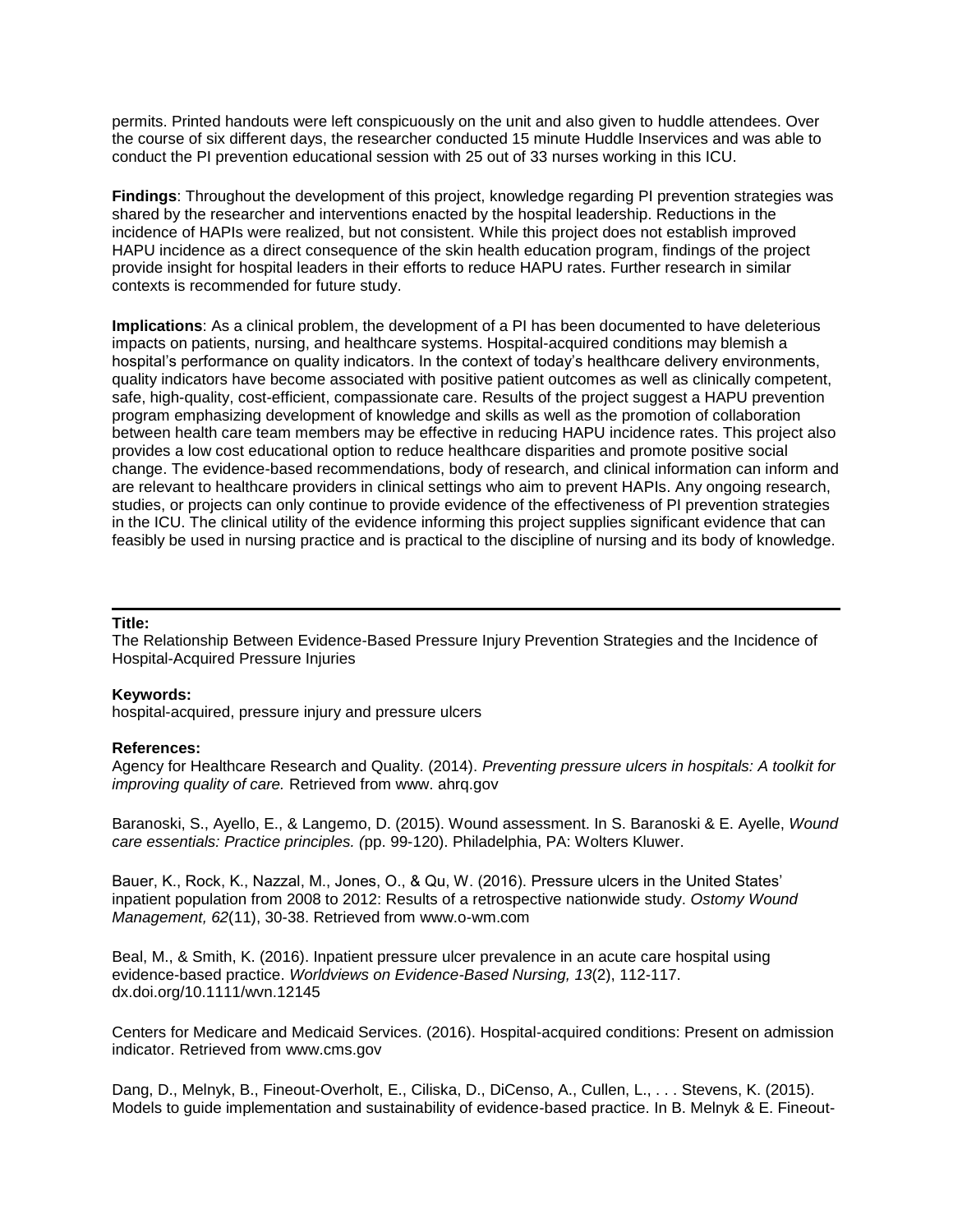Overholt, *Evidence-based practice in nursing & healthcare* (pp. 274-315). Philadelphia, PA: Wolters Kluwer

Levine, J. (2016). Pressure ulcers are an under-appreciated public health issue. In *Specializing in geriatric medicine and wound care*. Retrieved from www.jeffreymlevinemd.com.

National Pressure Ulcer Advisory Panel, European Pressure Ulcer Advisory Panel, & Pan Pacific Pressure Injury Alliance. (2014). *Prevention and treatment of pressure ulcers: Clinical practice guideline.* Washington, DC: National Pressure Ulcer Advisory Panel.

Swafford, K., Culpepper, R. & Dunn, C. (2016). Use of a comprehensive program to reduce the incidence of hospital-acquired pressure ulcers in an intensive care unit. *American Journal of Critical Care, 25,* 152- 155. dx.doi.org/10.4037/ajcc2016963

Tayyib, N., & Coyer, F. (2016). Effectiveness of pressure ulcer prevention strategies for adult patients in intensive care units: A systematic review. *Worldviews on Evidence-Based Nursing, 13,* 432-444. dx.doi.org/10.1111/wvn.12177

The Joint Commission. (2016). *Quick safety: Preventing pressure injuries*. Retrieved from www.jointcommission.org

Titler, M. (2008). One approach to evidence-based practice. In Clinical Practice Committee of the Academy of Medical-Surgical Nurses. Retrieved from www.amsn.org

## **Abstract Summary:**

This presentation serves to increase nursing knowledge of evidence-based recommendations for the prevention of pressure injuries as well as promote awareness of the nurse's role in affecting patient outcomes. The nurse can expect to gain knowledge of evidence-based prevention strategies proven effective in reducing hospital-acquired pressure injuries.

## **Content Outline:**

- I. Introduction
	- A. Definition of pressure injury
	- B. Incidence of pressure injuries
- II. Body
	- A. Main Point #1 Pressure injury classification: The International NPUAP/EPUAP Pressure Ulcer Classification System
	- B. Main Point #2 Clinical issue
		- 1. Supporting point #1 Hospital-acquired conditions/pressure injuries
		- 2. Supporting point #2 Impact on patients, nursing, and healthcare systems
	- C. Main Point #3 Review of the evidence
	- D. Main Point #4 Project methods
	- E. Main Point #5 Results
- III. Conclusion

First Primary Presenting Author

#### *Primary Presenting Author*

Deirdre D. Shoemake, DNP, RN, ACNS-BC University of North Florida Brooks College of Health, School of Nursing Instructor (currently interviewing for Assistant Professor)